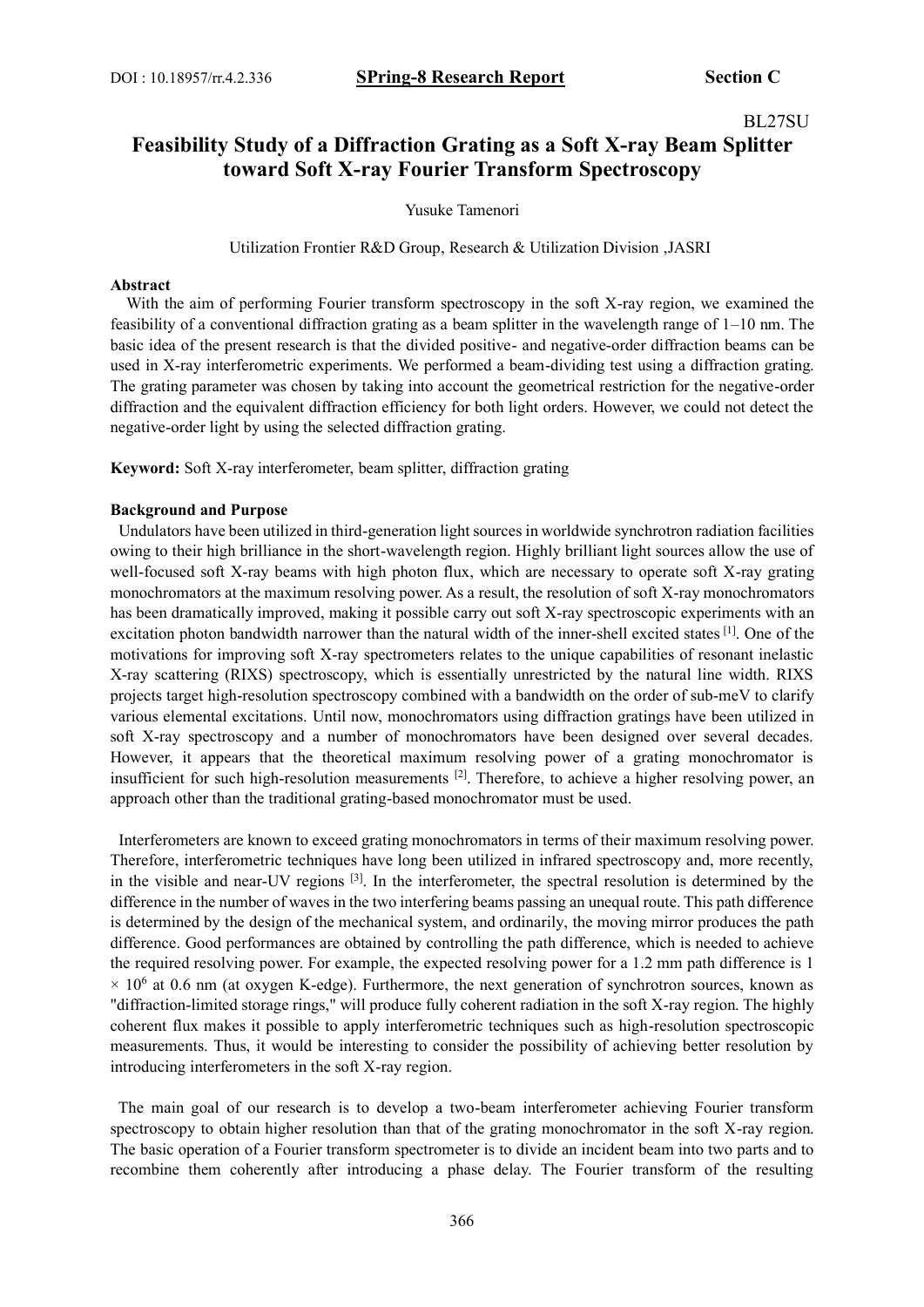interference pattern, as a function of the path-length difference, yields the energy spectrum of the incident beam. In the interferometric measurements, the beam splitter is a key component in the X-ray region. In practice, interferometry with X-rays is very difficult to execute because of the short wavelengths involved. Only recently have optical technologies advanced sufficiently to make the construction of an X-ray interferometer practical [4]. In the vacuum ultraviolet (VUV) region, a wave-division-type beam splitter has been proposed and interferometric measurements have been conducted [5]. However, interferometry in the soft X-ray region is significantly behind that in the UV and hard X-ray regions given the limitation of practical optics. In this research, we propose the use of a conventional diffraction grating as a beam splitter. In the present report, we describe the basic concept of the beam splitter and the result of our initial beam deviation measurements.

### **Experimental Summary**

The basic idea of "the diffraction grating beam splitter" is explained in the schematic drawing shown in Figure 1. A general form of the grating equation for use with monochromators is given by

 $2d\sin(\alpha + \beta) = m\lambda$ ,  $\cdots$  (1)

where  $\lambda$  is the wavelength of the incident light, and  $\alpha$  and  $\beta$  are the angles between the incident and diffracted rays with respect to the grating normal vector, respectively. *d* is the glove number of the grating and *m* is an integer representing the order of interest (which can be either positive or negative). In a soft X-ray monochromator, it is necessary to have either positive- or negative-order light, but not both. Commonly, the positive-order light is used to obtain dispersive light, whereas the negative order light is rarely used. In other words, in spite of using the setup as a beam splitter, the separated beam is generally not used for measurement purposes. If we can handle these two splitting beams, we can apply them to interferometric experiments in the soft X-ray region. One of the advantages of this experimental setup is that a conventional grating can also be adapted for the beam splitter. Since we can use the grating not only for the conventional monochromator but also as an interferometer, it is unnecessary to develop novel optics for interferometric measurements.



Figure 1: Schematic layout of diffraction grating beam splitter.

When designing the diffraction grating for the beam splitter, there are two significant points for the determination of the grating parameter. The first point is a geometrical restriction to eject the negative-order light from the grating surface. Figure 2 shows the diffraction angle as a function of incident photon energy obtained for four different incident angles. For example, when we choose 83.5° as the incident angle, the diffraction angle becomes greater than 90° below 460 eV. In this situation, the negative-order light cannot be ejected from the grating surface. Figure 2 indicates that the available energy range for a beam splitter becomes narrower at the grazing incident layout. In the present beam-dividing measurement, we used 680 eV photons and the grating was mounted at 83.5° with respect to the incident photon beam.



Figure 2: Diffraction angle of the grating simulated at four different incident angles. The groove density was fixed at 1200 l/mm.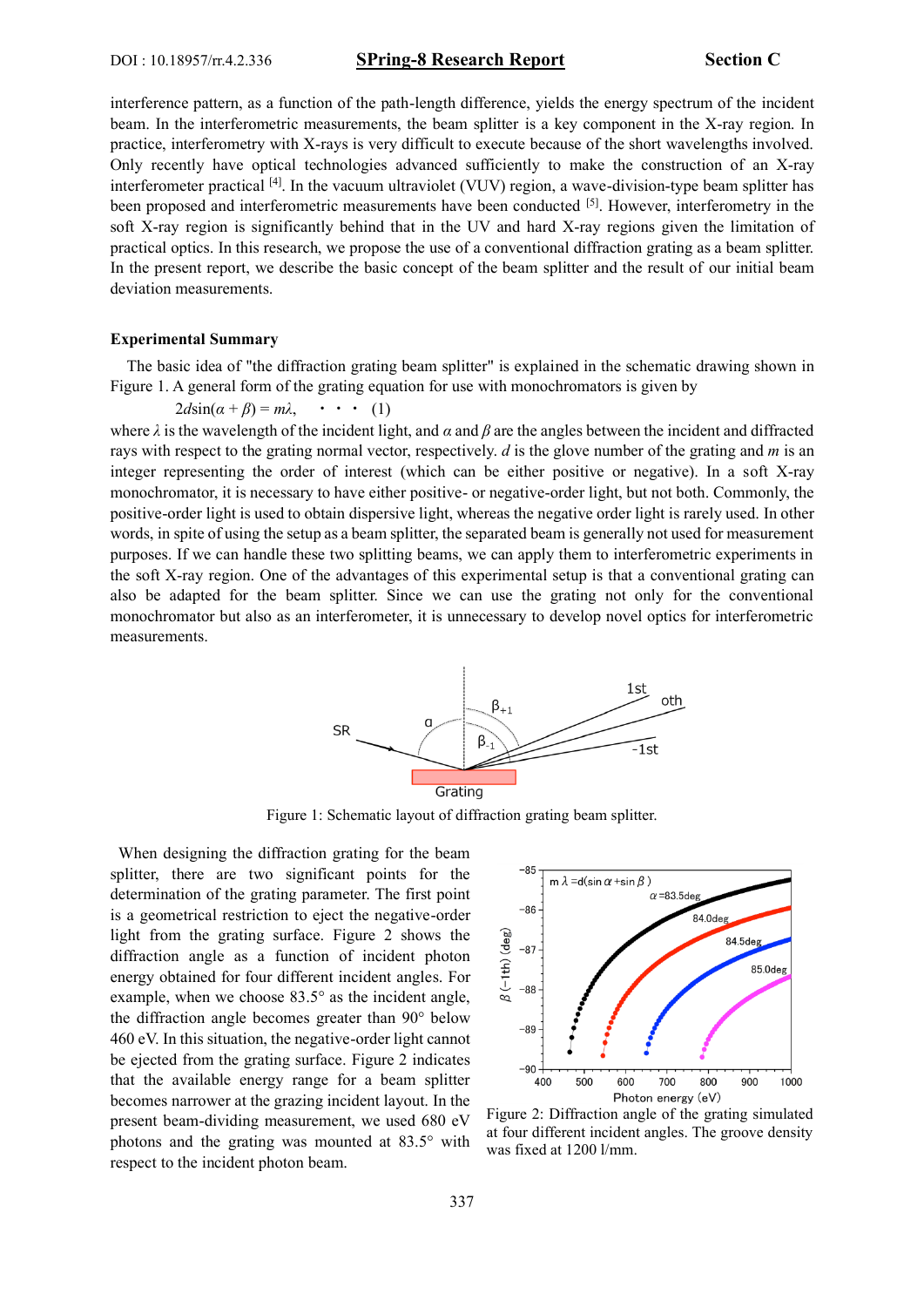## DOI : 10.18957/rr.4.2.336 **SPring-8 Research Report Section C**

The second point is the diffraction efficiency for each order of light. When a diffraction grating with a shallow groove for which the shadow effect can be ignored is used, the relative diffraction efficiency of laminar-type diffractive gratings is given by

$$
E(\lambda, m) = 4\sin^2[\pi h(\cos\alpha + \cos\beta)/\lambda]/(m\pi)^2, \quad \cdot \quad \cdot \quad (2)
$$
  
where *h* denotes the groove depth <sup>[6]</sup>.

Figure 3 exhibits the simulated diffraction efficiency of the grating (Shimadzu Co.:30-001) at an incident angle of 83.5°. One characteristic feature indicated in Fig. 3 is that the diffraction efficiency differs for each order of light. In the lower-photon-energy region, the diffraction efficiency of the negative-order light is higher than that of the positive-order light. However, the diffraction efficiency of the negative-order light sharply decreases with increasing incident photon energy. The efficiency of both orders of the X-ray beam becomes equivalent at approximately 685 eV. This simulation suggests that this grating is unfavorable for use as a beam splitter because the energy region where equivalent diffraction efficiency is obtained is quite narrow. However, the diffraction efficiency can be optimized to be equivalent by choosing an appropriate number of grooves and depth; therefore, this problem is solvable. In this study, we used a commercially available grating, because we needed to assess the feasibility of our idea before producing a dedicated grating for the beam splitter. In the present preliminary measurement, we performed the beam division test at 680 eV using the abovementioned grating.



Figure 3: Simulated diffraction efficiency for the grating used in the beam-dividing experiment. The grating parameters are summarized in Table 1.

Table 1; Grating parameters

|                       | Specification |
|-----------------------|---------------|
| Manufacturer          | Shimadzu Co.  |
| Order number          | 30-001        |
| Master/replica        | Replica       |
| Type of groove        | Laminar       |
| Groove depth (nm)     | 85 S          |
| Groove density (1/mm) |               |
| Rase                  |               |

For the beam-splitting experiment, a laminar-type reflective grating was installed after the post-focusing mirror and the monochromatized soft X-ray beam was further divided by a second grating. The measurements were taken at a photon energy of 680.0 eV, and the photon energy band path was fixed at 45 meV. The beam shape at the second grating was circular and the spot size was approximately 500 μm in diameter with a photon flux of  $1 \times 10^{11}$  photons/s. The grating was installed in the vacuum chamber ( $1 \times 10^{-1}$ ) <sup>6</sup> Pa) and mounted on an XYZ� stage for alignment with the incident beam. The direct and dispersed beams were visually observed using a CeYAG scintillator crystal, and the divided photon intensity was determined using a Si-PIN photodiode detector.

### **Results and Discussion**

The incident angle was set at 83.5° and the divided beam was visually monitored on the Ce:YAG scintillator located 250 mm downstream from the grating. Figure 4 shows the visual observation of the divided beam on the scintillator. When the grating acts effectively as the beam splitter, we can expect to observe a bright spot (0th-order light) and indistinct spots  $(\pm 1$ st-order light), which are located on either side of the 0th-order light. While we can confirm the totalreflection beam (0th-order light), an indistinct spot was observed only on the 1st-positive-order side, but not on the negative-order side.



Figure 4: Visual observation of divided beam on Ce:YAG scintillator.